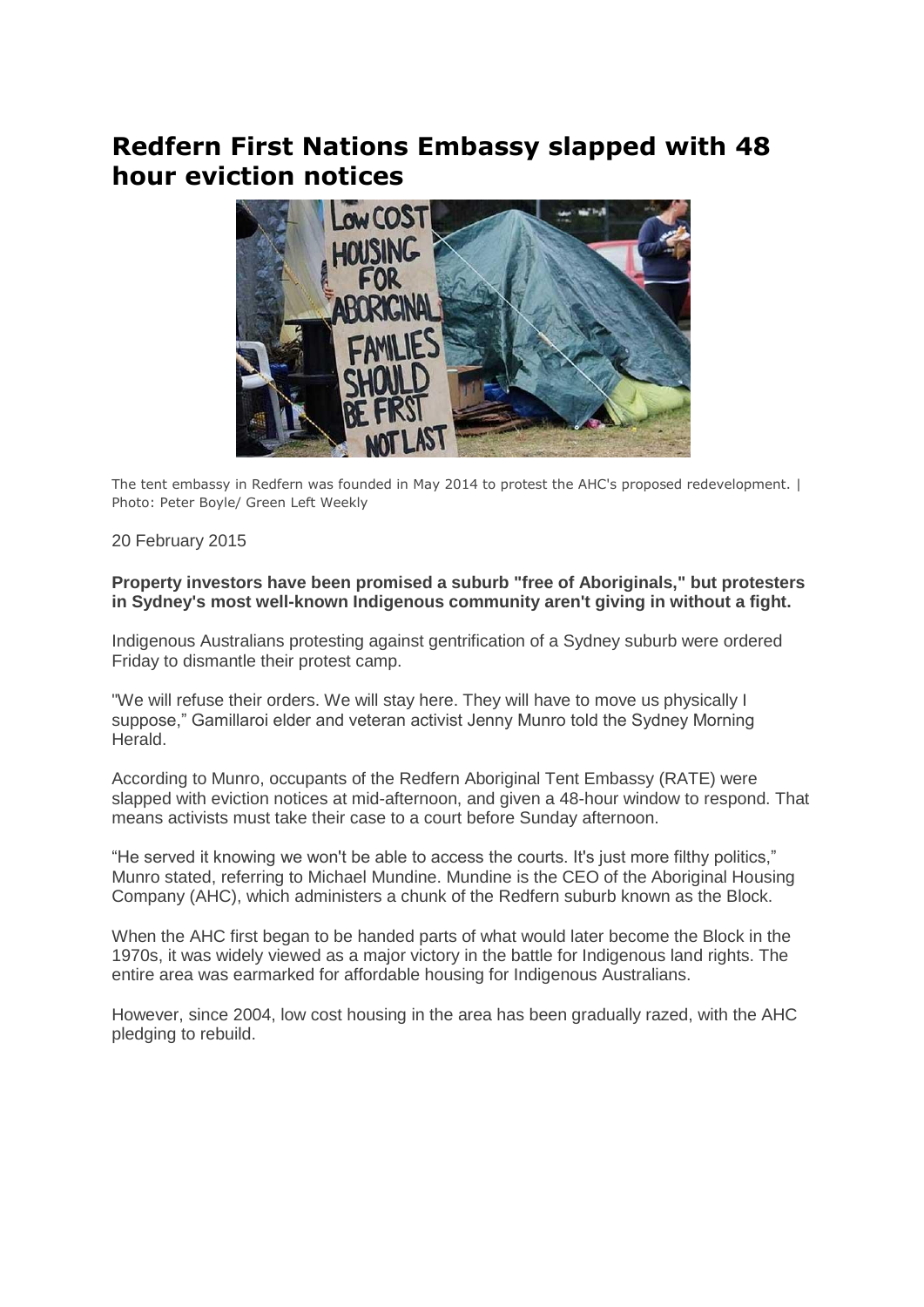

An advertisement aimed at property investors has promised the AHC's redevelopment will deliver a suburb free of Indigenous Australians. | Image: AHC Promotional sketch

Then in 2014, the AHC announced it was planning a AU\$70 million (US\$55 million) commercial redevelopment, which would include office blocks and lucrative student accommodation.

The AHC claimed the commercial side of its redevelopment plans will provide the company with the cash it needs to construct new homes for Indigenous Australians.

Yet an advertisement aimed at property investors has promised the AHC's redevelopment will deliver a suburb free of Indigenous Australians.

"The Aboriginals have already moved out, now Redfern is the last virgin suburb close to city, it will have great potential for capital growth in the near future," read an advert published by Great Fortune Investments' for property developer Deicorp.

Deicorp has been engaged by the AHC to carry out construction of an apartment block in Redfern.

Without any Indigenous Australians living in the suburb, Diecorp's apartments would offer property investors "good rental return and convenient location," according to the advertisement.



The Redfern Tent Embassy with Sydney city in the background | Image: THe Guadian